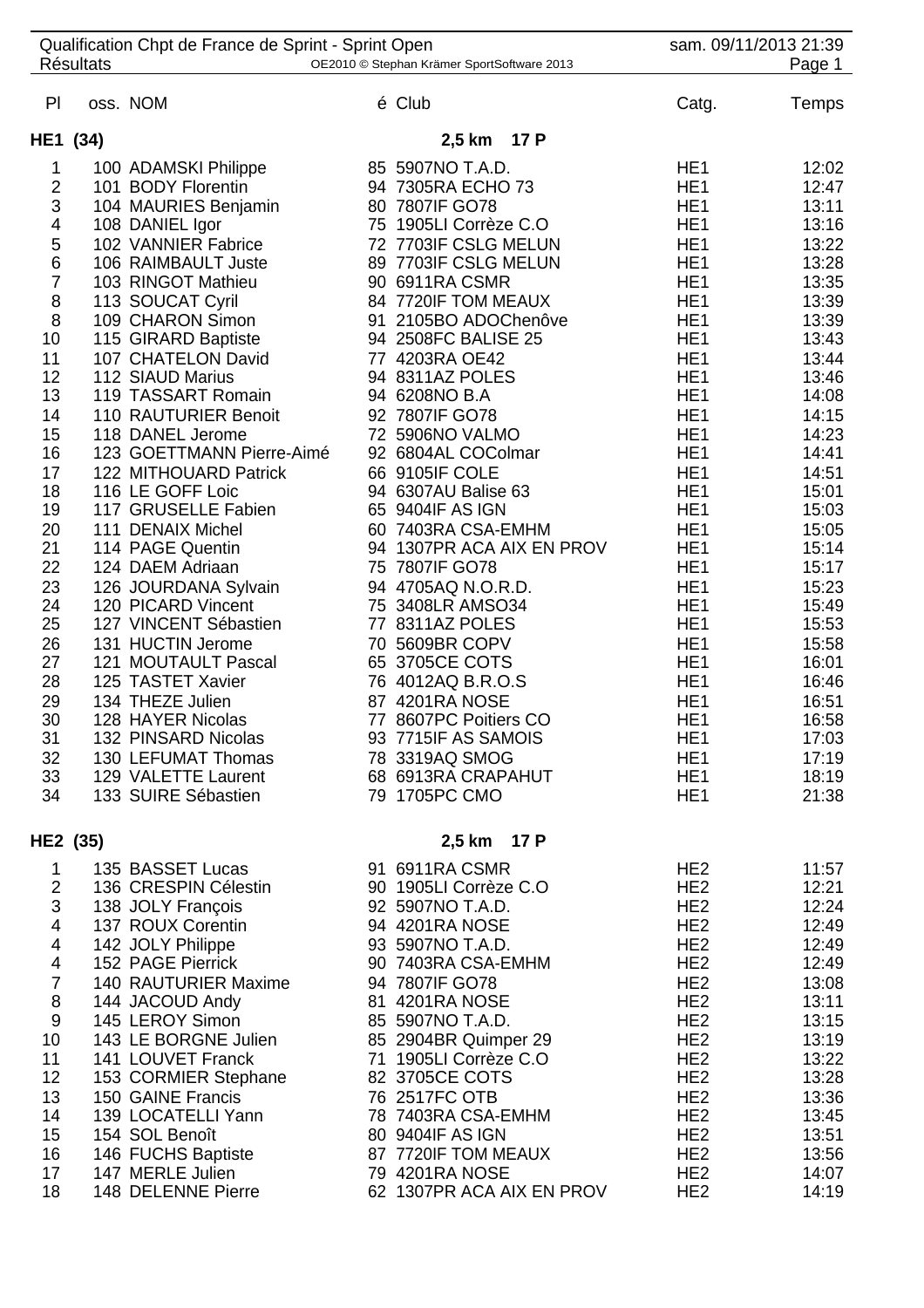| Qualification Chpt de France de Sprint - Sprint Open<br><b>Résultats</b><br>OE2010 © Stephan Krämer SportSoftware 2013 |  |                                            |  |                                                        |         | sam. 09/11/2013 21:39<br>Page 2    |                |
|------------------------------------------------------------------------------------------------------------------------|--|--------------------------------------------|--|--------------------------------------------------------|---------|------------------------------------|----------------|
| PI                                                                                                                     |  | oss. NOM                                   |  | é Club                                                 |         | Catg.                              | Temps          |
| HE2 (35)                                                                                                               |  |                                            |  | 2,5 km 17 P                                            | (suite) |                                    |                |
| 19                                                                                                                     |  | 166 DOREMUS Luc                            |  | 87 8607PC Poitiers CO                                  |         | HE <sub>2</sub>                    | 14:28          |
| 20                                                                                                                     |  | 161 PRINS Gregory                          |  | 78 6208NO B.A                                          |         | HE <sub>2</sub>                    | 14:46          |
| 21                                                                                                                     |  | 155 CHARBONNIER Olivier                    |  | 74 4203RA OE42                                         |         | HE <sub>2</sub>                    | 14:49          |
| 22                                                                                                                     |  | 151 ESTELA Olivier                         |  | 71 1307PR ACA AIX EN PROV                              |         | HE <sub>2</sub>                    | 14:56          |
| 23                                                                                                                     |  | 149 COLIN Franck                           |  | 65 6806AL COBuhl.Florival                              |         | HE <sub>2</sub>                    | 15:05          |
| 24                                                                                                                     |  | 159 DEVRIEUX Robin                         |  | 90 4203RA OE42                                         |         | HE <sub>2</sub>                    | 15:26          |
| 25                                                                                                                     |  | 156 PINEAU Laurent                         |  | 72 5702LO CSAG METZ                                    |         | HE <sub>2</sub>                    | 15:28          |
| 26                                                                                                                     |  | 160 FARDEL Florent                         |  | 89 5907NO T.A.D.                                       |         | HE <sub>2</sub>                    | 15:40          |
| 27                                                                                                                     |  | 162 CHAMPIGNY Laurent                      |  | 75 8311AZ POLES                                        |         | HE <sub>2</sub>                    | 15:42          |
| 28                                                                                                                     |  | 165 STUCKELBERGER Nicolas                  |  | 68 8405PR CS PERTUIS                                   |         | HE <sub>2</sub>                    | 15:45          |
| 29                                                                                                                     |  | 157 LUTHRINGER Francois                    |  | 65 8809LO HVO                                          |         | HE <sub>2</sub>                    | 16:18          |
| 30                                                                                                                     |  | <b>168 NEGRE ARNAUD</b>                    |  | 90 3105MP TOAC Orientatio                              |         | HE <sub>2</sub>                    | 16:52          |
| 31                                                                                                                     |  | 167 PEAN Bruno                             |  | 59 3408LR AMSO34                                       |         | HE <sub>2</sub>                    | 16:55          |
| 32                                                                                                                     |  | 158 FALCONE Leo                            |  | 88 1103LR RDPA                                         |         | HE <sub>2</sub>                    | 17:03          |
| 33                                                                                                                     |  | 164 DICKBURT Michel                        |  | 61 5906NO VALMO                                        |         | HE <sub>2</sub>                    | 18:43          |
| 34                                                                                                                     |  | 163 LONCHAMPT Loïc                         |  | 84 2508FC BALISE 25                                    |         | HE <sub>2</sub>                    | 21:58          |
|                                                                                                                        |  | 169 JEQUEL Yann                            |  | 47 4403PL NAO                                          |         | HE <sub>2</sub>                    | abs            |
|                                                                                                                        |  |                                            |  |                                                        |         |                                    |                |
| HE3 (35)                                                                                                               |  |                                            |  | 17 P<br>2,5 km                                         |         |                                    |                |
| 1                                                                                                                      |  | 171 BLANCHARD Mickael                      |  | 82 1905LI Corrèze C.O                                  |         | HE <sub>3</sub>                    | 12:44          |
| $\overline{c}$                                                                                                         |  | 173 BAUDOT Rémi                            |  | 93 4201RA NOSE                                         |         | HE <sub>3</sub>                    | 13:08          |
| 3                                                                                                                      |  | 172 DUBOIS Rémi                            |  | 92 5907NO T.A.D.                                       |         | HE <sub>3</sub>                    | 13:15          |
| 4                                                                                                                      |  | 175 PARZYCH Jean-Michel                    |  | 81 3319AQ SMOG                                         |         | HE <sub>3</sub>                    | 13:19          |
| 5                                                                                                                      |  | 170 PUECH Matthieu                         |  | 78 8311AZ POLES                                        |         | HE <sub>3</sub>                    | 13:20          |
| 5                                                                                                                      |  | 185 FUMEY Clément                          |  | 90 2105BO ADOChenôve                                   |         | HE <sub>3</sub>                    | 13:20          |
| 5                                                                                                                      |  | 177 SUTTER Olivier<br>179 STEPHANY Antoine |  | 93 6806AL COBuhl.Florival                              |         | HE <sub>3</sub>                    | 13:20          |
| 8<br>9                                                                                                                 |  | 178 GODEFROY Bruno                         |  | 94 7807IF GO78<br>93 7707IF OPA MONTIGNY               |         | HE <sub>3</sub><br>HE <sub>3</sub> | 13:22<br>13:40 |
| 10                                                                                                                     |  | 184 MAHIEU Pierre                          |  | 82 5907NO T.A.D.                                       |         | HE <sub>3</sub>                    | 13:55          |
| 10                                                                                                                     |  | 174 TINCHANT Johann                        |  | 82 2517FC OTB                                          |         | HE <sub>3</sub>                    | 13:55          |
| 12                                                                                                                     |  | 181 RUIZ Ludovic                           |  | 80 8105MP BOA Albi                                     |         | HE <sub>3</sub>                    | 14:01          |
| 13                                                                                                                     |  | 190 DUDOIGNON Ludovic                      |  | 71 2604RA C.R.O.C.O                                    |         | HE <sub>3</sub>                    | 14:05          |
| 14                                                                                                                     |  | 188 LEQUINT Rémi                           |  | 84 5907NO T.A.D.                                       |         | HE <sub>3</sub>                    | 14:12          |
| 15                                                                                                                     |  | 183 GHIBAUDO Nicolas                       |  | 74 4203RA OE42                                         |         | HE <sub>3</sub>                    | 14:14          |
| 16                                                                                                                     |  | 187 MOTTET Martin                          |  | 86 3502BR CRCO                                         |         | HE <sub>3</sub>                    | 14:16          |
| 17                                                                                                                     |  | 182 BEAUDENON Cédric                       |  | 95 7716IF BALISE 77                                    |         | HE <sub>3</sub>                    | 14:22          |
| 18                                                                                                                     |  | 193 BARTHELEMY Matthieu                    |  | 82 7004FC V.H.S.O.                                     |         | HE <sub>3</sub>                    | 14:24          |
| 19                                                                                                                     |  | 180 ELIAS Pierre                           |  | 67 1307PR ACA AIX EN PROV                              |         | HE <sub>3</sub>                    | 14:25          |
| 20                                                                                                                     |  | 176 PAGE Philippe                          |  | 63 6804AL COColmar                                     |         | HE <sub>3</sub>                    | 14:27          |
| 21                                                                                                                     |  | 197 PAYSSAN Valentin                       |  | 91 3502BR CRCO                                         |         | HE <sub>3</sub>                    | 14:30          |
| 22                                                                                                                     |  | <b>189 LAUTRETE Pierre</b>                 |  | 77 3319AQ SMOG                                         |         | HE <sub>3</sub>                    | 14:41          |
| 23                                                                                                                     |  | 201 STOURM jordan                          |  | 89 3502BR CRCO                                         |         | HE <sub>3</sub>                    | 14:53          |
| 23                                                                                                                     |  | 186 BESTEL Thierry                         |  | 71 9105IF COLE                                         |         | HE <sub>3</sub>                    | 14:53          |
| 25                                                                                                                     |  | 194 DOLCI Mathias                          |  | 90 6806AL COBuhl.Florival                              |         | HE <sub>3</sub>                    | 15:05          |
| 26                                                                                                                     |  | 191 THURIOT Kévin                          |  | 83 9502IF ACBeauchamp                                  |         | HE <sub>3</sub>                    | 15:24          |
| 27                                                                                                                     |  | 192 PAULY Alexis                           |  | 69 1705PC CMO                                          |         | HE <sub>3</sub>                    | 15:29          |
| 28                                                                                                                     |  | 198 CHASLOT-DENIZE Cedric                  |  | 74 3319AQ SMOG                                         |         | HE <sub>3</sub>                    | 15:40          |
| 29                                                                                                                     |  | 202 FEUGEAS Nicolas                        |  | 72 1905LI Corrèze C.O                                  |         | HE <sub>3</sub>                    | 15:42          |
| 30                                                                                                                     |  | 199 POEDRAS Gwendal                        |  | 86 5604BR COL                                          |         | HE <sub>3</sub>                    | 16:03          |
| 31                                                                                                                     |  | 203 MANOPOULOS Patrice                     |  | 77 1303PR MARCO                                        |         | HE <sub>3</sub>                    | 16:57          |
| 32<br>33                                                                                                               |  | 196 RAIMBAULT Philippe                     |  | 93 7716IF BALISE 77                                    |         | HE <sub>3</sub>                    | 19:02          |
| 34                                                                                                                     |  | 200 CAVARROC Jerome                        |  | 72 1104LR CORBIERES COORE<br>68 1104LR CORBIERES COORE |         | HE <sub>3</sub><br>HE <sub>3</sub> | 19:13<br>20:15 |
|                                                                                                                        |  | 204 DELHOTAL Christophe                    |  |                                                        |         |                                    |                |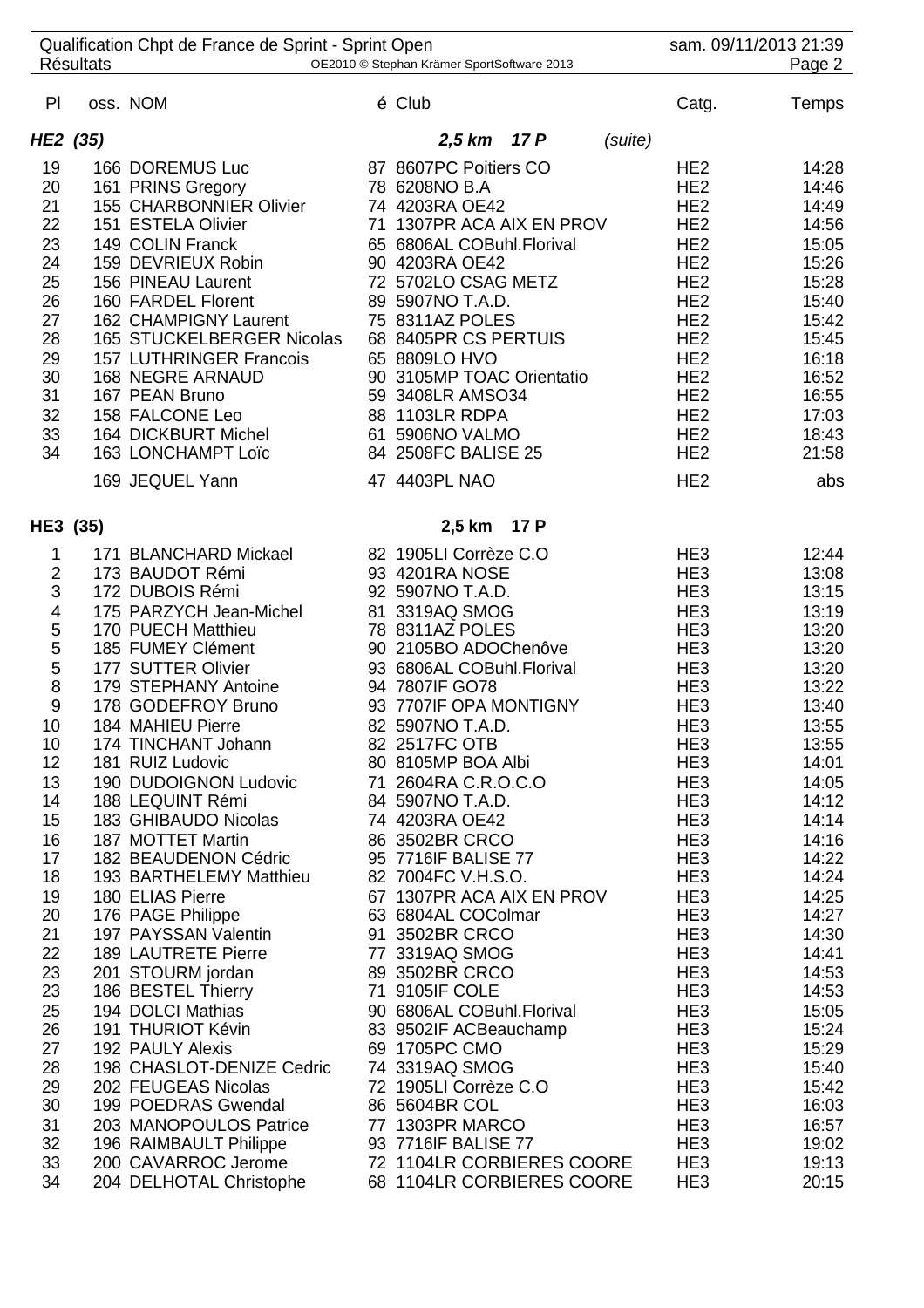|                               | <b>Résultats</b> | Qualification Chpt de France de Sprint - Sprint Open | OE2010 © Stephan Krämer SportSoftware 2013 |      |         |                                    | sam. 09/11/2013 21:39<br>Page 3 |
|-------------------------------|------------------|------------------------------------------------------|--------------------------------------------|------|---------|------------------------------------|---------------------------------|
| PI                            |                  | oss. NOM                                             | é Club                                     |      |         | Catg.                              | Temps                           |
| HE3 (35)                      |                  |                                                      | 2,5 km 17 P                                |      | (suite) |                                    |                                 |
|                               |                  | 195 DEPRET Thomas                                    | 90 5907NO T.A.D.                           |      |         | HE <sub>3</sub>                    | abs                             |
| HE4 (34)                      |                  |                                                      | 2,5 km 17 P                                |      |         |                                    |                                 |
| 1                             |                  | 207 CAPBERN Loïc                                     | 93 3105MP TOAC Orientatio                  |      |         | HE4                                | 12:28                           |
| $\overline{\mathbf{c}}$       |                  | 206 COUPAT Vincent                                   | 86 2517FC OTB                              |      |         | HE4                                | 12:32                           |
| 3                             |                  | 205 LEPOUTRE Benjamin                                | 89 5907NO T.A.D.                           |      |         | HE4                                | 12:50                           |
| $\overline{\mathbf{4}}$       |                  | 214 SCHIAVO Emilien<br>221 VIEL Brieuc               | 87 8311AZ POLES<br>89 2517FC OTB           |      |         | HE4<br>HE4                         | 12:57<br>13:05                  |
| $\frac{5}{6}$                 |                  | 209 PEYVEL Benoit                                    | 79 8311AZ POLES                            |      |         | HE4                                | 13:07                           |
| $\overline{7}$                |                  | 210 GAUDUIN Maxime                                   | 87 5907NO T.A.D.                           |      |         | HE4                                | 13:08                           |
| 8                             |                  | 211 BOURRIN Jean-Baptiste                            | 79 4203RA OE42                             |      |         | HE4                                | 13:10                           |
| $9\,$                         |                  | 212 BOUVIER William                                  | 71 1905LI Corrèze C.O                      |      |         | HE4                                | 13:12                           |
| 10                            |                  | 208 KERN-GILLARD Mathieu                             | 88 6911RA CSMR                             |      |         | HE4                                | 13:29                           |
| 11                            |                  | 220 BLOT Gregory                                     | 82 2407AQ POP                              |      |         | HE4                                | 13:57                           |
| 12                            |                  | 217 THOMAS Johann                                    | 80 3105MP TOAC Orientatio                  |      |         | HE4                                | 13:58                           |
| 13                            |                  | 219 GILLARD Hugues                                   | 64 7716IF BALISE 77                        |      |         | HE4                                | 14:10                           |
| 14                            |                  | 215 DUPUY Francis                                    | 74 8105MP BOA Albi                         |      |         | HE4                                | 14:16                           |
| 15                            |                  | 213 CHABANCE Maxime                                  | 94 4201RA NOSE<br>70 7703IF CSLG MELUN     |      |         | HE4<br>HE4                         | 14:23<br>14:32                  |
| 16<br>17                      |                  | 216 TOUSSAINT Stéphane<br>222 SANT Guilhem           | 75 8105MP BOA Albi                         |      |         | HE4                                | 15:25                           |
| 18                            |                  | 225 LEMAIRE Yann-Pierrick                            | 73 7807IF GO78                             |      |         | HE4                                | 15:29                           |
| 19                            |                  | 224 DALIBARD Nicolas                                 | 74 6804AL COColmar                         |      |         | HE4                                | 15:30                           |
| 20                            |                  | 232 LACHAUME Patrick                                 | 69 5907NO T.A.D.                           |      |         | HE4                                | 16:04                           |
| 21                            |                  | 235 LAUZIER Cédric                                   | 89 4201RA NOSE                             |      |         | HE4                                | 16:08                           |
| 22                            |                  | 234 GIBIAT Xavier                                    | 88 8405PR CS PERTUIS                       |      |         | HE4                                | 16:23                           |
| 23                            |                  | 223 POULAIN Joel                                     | 59 5909NO GSO                              |      |         | HE4                                | 16:26                           |
| 24                            |                  | 227 QUINQUENEL Herve                                 | 76 9404IF AS IGN                           |      |         | HE4                                | 16:27                           |
| 25                            |                  | 228 TAMUZS Kristaps                                  | 81 6804AL COColmar                         |      |         | HE4                                | 16:29                           |
| 26<br>27                      |                  | 236 VALOIS Laurent<br>218 HABERKORN Bruno            | 70 3502BR CRCO<br>68 2105BO ADOChenôve     |      |         | HE4<br>HE4                         | 16:39<br>16:44                  |
| 28                            |                  | 226 DUBOIS Philippe                                  | 59 7709IF USM/CO                           |      |         | HE4                                | 17:01                           |
| 28                            |                  | 231 BASSET Olivier                                   | 63 6911RA CSMR                             |      |         | HE4                                | 17:01                           |
| 30                            |                  | 229 BEGNY Laurent                                    | 66 2904BR Quimper 29                       |      |         | HE4                                | 17:08                           |
| 31                            |                  | 237 DABIN Stephane                                   | 73 0615AZ VSAO                             |      |         | HE4                                | 17:13                           |
| 32                            |                  | 230 REY Pierre-yves                                  | 73 8104MP AOC                              |      |         | HE4                                | 17:30                           |
| 33                            |                  | 233 CORBIN Gil                                       | 71 2604RA C.R.O.C.O                        |      |         | HE4                                | 18:05                           |
| 34                            |                  | 238 FAVRET Romain                                    | 90 7722IF ASSAP 77                         |      |         | HE4                                | 18:36                           |
| DE1 (21)                      |                  |                                                      | 2,0 km                                     | 15 P |         |                                    |                                 |
| 1                             |                  | 1 VERCELLOTTI Léa                                    | 89 2517FC OTB                              |      |         | DE <sub>1</sub>                    | 10:57                           |
| $\overline{2}$                |                  | 3 BEAUVISAGE Lauriane                                | 94 7807IF GO78                             |      |         | DE <sub>1</sub>                    | 11:39                           |
| 3                             |                  | 4 D'HARREVILLE Karine                                | 88 8809LO HVO                              |      |         | DE <sub>1</sub>                    | 11:45                           |
| $\frac{4}{5}$                 |                  | 2 BACKSCHEIDER Emilie                                | 93 6911RA CSMR                             |      |         | DE <sub>1</sub>                    | 11:46                           |
|                               |                  | 10 IZARD Aurelie                                     | 82 8105MP BOA Albi                         |      |         | DE <sub>1</sub>                    | 13:35                           |
| $\,$ 6 $\,$<br>$\overline{7}$ |                  | 7 MERCIER Agnès<br>5 OLIVIER Sandra                  | 82 5907NO T.A.D.<br>68 7716IF BALISE 77    |      |         | DE <sub>1</sub><br>DE <sub>1</sub> | 13:36<br>13:57                  |
| 8                             |                  | 9 DESRUMAUX Celine                                   | 75 5906NO VALMO                            |      |         | DE <sub>1</sub>                    | 14:00                           |
| $9\,$                         |                  | 12 SERRAND Hélène                                    | 68 3105MP TOAC Orientatio                  |      |         | DE <sub>1</sub>                    | 14:04                           |
| 10                            |                  | 6 MONTERRAT Amandine                                 | 91 4203RA OE42                             |      |         | DE <sub>1</sub>                    | 14:09                           |
| 11                            |                  | 18 BARRAL Anne                                       | 77 1303PR MARCO                            |      |         | DE <sub>1</sub>                    | 14:29                           |
| 12                            |                  | 8 PICAZO Sophie                                      | 65 8405PR CS PERTUIS                       |      |         | DE <sub>1</sub>                    | 14:42                           |
| 13                            |                  | 11 BRUNDU-LEMAIRE Sarah                              | 75 7807IF GO78                             |      |         | DE <sub>1</sub>                    | 14:49                           |
| 14                            |                  | 15 CHARDOT Julia                                     | 94 7807IF GO78                             |      |         | DE <sub>1</sub>                    | 14:59                           |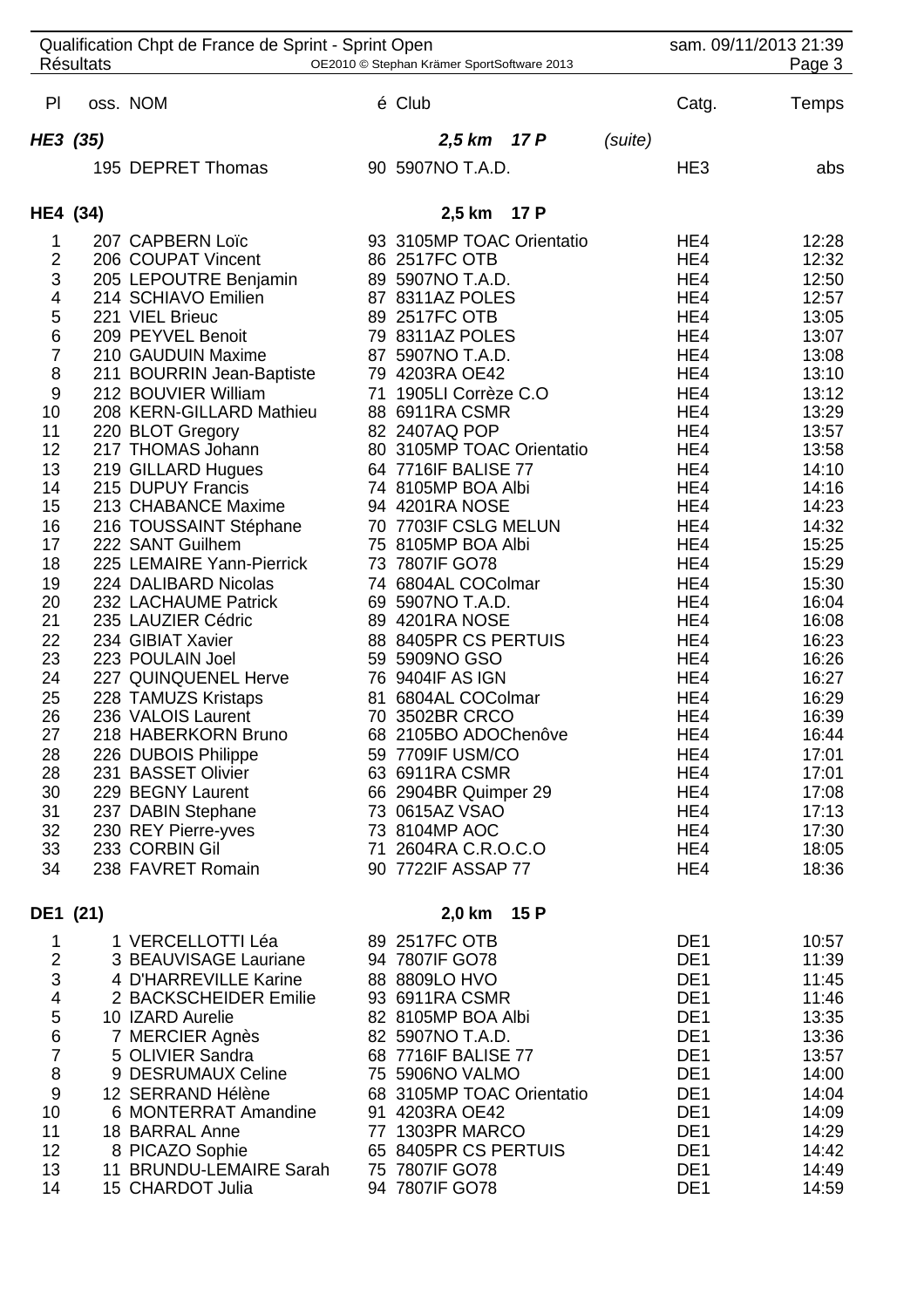|                                                                                                                                                                                   | <b>Résultats</b> | Qualification Chpt de France de Sprint - Sprint Open                                                                                                                                                                                                                                                                                                                                                                                                                         | OE2010 © Stephan Krämer SportSoftware 2013                                                                                                                                                                                                                                                                                                                                                                                           |                                                                                                                                                                                                                                                                                                                                                                                          | sam. 09/11/2013 21:39<br>Page 4                                                                                                                                              |
|-----------------------------------------------------------------------------------------------------------------------------------------------------------------------------------|------------------|------------------------------------------------------------------------------------------------------------------------------------------------------------------------------------------------------------------------------------------------------------------------------------------------------------------------------------------------------------------------------------------------------------------------------------------------------------------------------|--------------------------------------------------------------------------------------------------------------------------------------------------------------------------------------------------------------------------------------------------------------------------------------------------------------------------------------------------------------------------------------------------------------------------------------|------------------------------------------------------------------------------------------------------------------------------------------------------------------------------------------------------------------------------------------------------------------------------------------------------------------------------------------------------------------------------------------|------------------------------------------------------------------------------------------------------------------------------------------------------------------------------|
| PI                                                                                                                                                                                |                  | oss. NOM                                                                                                                                                                                                                                                                                                                                                                                                                                                                     | é Club                                                                                                                                                                                                                                                                                                                                                                                                                               | Catg.                                                                                                                                                                                                                                                                                                                                                                                    | Temps                                                                                                                                                                        |
|                                                                                                                                                                                   | DE1 (21)         |                                                                                                                                                                                                                                                                                                                                                                                                                                                                              | 2,0 km 15 P<br>(suite)                                                                                                                                                                                                                                                                                                                                                                                                               |                                                                                                                                                                                                                                                                                                                                                                                          |                                                                                                                                                                              |
| 15<br>16<br>17<br>18<br>19<br>20                                                                                                                                                  |                  | 19 DELHOTAL Valerie<br>14 ROBYN Laurence<br>17 DE MINIAC Gwenola<br>16 BESTEL Florence<br><b>20 ARNAULT KATY</b><br>13 GIRE Camille<br>21 GROSSE Sandrine                                                                                                                                                                                                                                                                                                                    | 68 1104LR CORBIERES COORE<br>68 5906NO VALMO<br>75 3408LR AMSO34<br>70 9105IF COLE<br>74 7905PC NACO 79<br>57 7707IF OPA MONTIGNY<br>69 8405PR CS PERTUIS                                                                                                                                                                                                                                                                            | DE <sub>1</sub><br>DE <sub>1</sub><br>DE <sub>1</sub><br>DE <sub>1</sub><br>DE <sub>1</sub><br>DE <sub>1</sub><br>DE <sub>1</sub>                                                                                                                                                                                                                                                        | 15:35<br>15:38<br>17:14<br>18:05<br>18:24<br>19:42<br>pm                                                                                                                     |
|                                                                                                                                                                                   |                  |                                                                                                                                                                                                                                                                                                                                                                                                                                                                              |                                                                                                                                                                                                                                                                                                                                                                                                                                      |                                                                                                                                                                                                                                                                                                                                                                                          |                                                                                                                                                                              |
| DE2 (20)<br>1<br>$\overline{\mathbf{c}}$<br>3<br>$\overline{\mathbf{4}}$<br>5<br>$\overline{6}$<br>$\overline{7}$<br>8<br>9<br>10<br>11<br>12<br>13<br>14<br>15<br>16<br>17<br>17 |                  | 23 VERCELLOTTI Capucine<br>22 BOUCHET Charlotte<br>26 HUEBER Diane<br>25 MARCHEGAY Tiphane<br>31 MIOTTO Elodie<br>33 VALENTIN Emmanuelle<br>28 FONTAINE Helise<br>29 ROULLAUD-ESTANCO Lucil<br>27 HABERKORN Valérie<br>34 RAYMONDAUD Lea<br>38 BOUCHAN Estelle<br>30 OLIGO Virginie<br>35 REMOUET M-Pierre<br>39 BERJOAN Claudie<br>37 DECARPIGNY Gwladys<br>40 CROENNE Marielle<br>36 VILLETTE Emeline<br>41 BEAUMARD BOCQUEL Line<br>83 OBSTETAR Perrine<br>32 KROL Helene | 2,0 km<br>15 P<br>85 2517FC OTB<br>86 4201RA NOSE<br>90 6806AL COBuhl.Florival<br>93 1905LI Corrèze C.O<br>88 4708AQ V.A.S.C.O.<br>74 4709AQ PSNO<br>94 5907NO T.A.D.<br>91 1103LR RDPA<br>68 2105BO ADOChenôve<br>93 3319AQ SMOG<br>94 2517FC OTB<br>62 5604BR COL<br>64 8311AZ POLES<br>55 3408LR AMSO34<br>80 5907NO T.A.D.<br>70 0308AU AVCC<br>79 7719IF ERCO<br>73 1705PC CMO<br>90 3913FC O'JURA<br>79 1307PR ACA AIX EN PROV | DE <sub>2</sub><br>DE <sub>2</sub><br>DE <sub>2</sub><br>DE <sub>2</sub><br>DE <sub>2</sub><br>DE <sub>2</sub><br>DE <sub>2</sub><br>DE <sub>2</sub><br>DE <sub>2</sub><br>DE <sub>2</sub><br>DE <sub>2</sub><br>DE <sub>2</sub><br>DE <sub>2</sub><br>DE <sub>2</sub><br>DE <sub>2</sub><br>DE <sub>2</sub><br>DE <sub>2</sub><br>DE <sub>2</sub><br>DE <sub>2</sub><br>DE <sub>2</sub> | 11:49<br>11:55<br>12:13<br>13:00<br>13:03<br>13:51<br>14:01<br>14:12<br>14:22<br>14:28<br>14:36<br>15:24<br>15:32<br>16:12<br>16:57<br>17:10<br>18:00<br>18:00<br>abs<br>abs |
| DE3 (21)                                                                                                                                                                          |                  |                                                                                                                                                                                                                                                                                                                                                                                                                                                                              | 15 P<br>2,0 km                                                                                                                                                                                                                                                                                                                                                                                                                       |                                                                                                                                                                                                                                                                                                                                                                                          |                                                                                                                                                                              |
| 1<br>$\overline{2}$<br>34567<br>$\overline{7}$<br>$\boldsymbol{9}$<br>10<br>11<br>12<br>13<br>14<br>15<br>16<br>17<br>18                                                          |                  | 42 BASSET Isia<br>44 D'HARREVILLE Mélanie<br>43 KEMP Emily<br>45 CHATELON Lucile<br>50 DEFIX Anne-Claire<br>56 LEFUMAT Sandra<br>46 RAUTURIER Camille<br>47 HUEBER Nicole<br>58 JACOB Florence<br>51 RODRIGUEZ Delphine<br>53 WYMER Isabelle<br>48 ROULLEAUX Noemie<br>54 ROYER Aurore<br>55 LAROCHE Maroussia<br>52 RUIZ Celine<br>61 CHEVALIER Caroline<br>49 COCTEAU Vanessa<br>60 CONIEL Anne<br>59 BONDIVENNE Marie                                                     | 93 6911RA CSMR<br>86 8809LO HVO<br>92 4201RA NOSE<br>79 4203RA OE42<br>94 4203RA OE42<br>79 3319AQ SMOG<br>91 7807IF GO78<br>93 6806AL COBuhl.Florival<br>89 8405PR CS PERTUIS<br>74 4709AQ PSNO<br>68 2508FC BALISE 25<br>94 9105IF COLE<br>85 4201RA NOSE<br>71 4504CE ASCO ORLEANS<br>78 8105MP BOA Albi<br>78 8702LI ORIENTATION 87<br>80 2508FC BALISE 25<br>69 5604BR COL<br>66 6408AQ COOL                                    | DE3<br>DE3<br>DE3<br>DE3<br>DE3<br>DE3<br>DE3<br>DE3<br>DE3<br>DE3<br>DE3<br>DE3<br>DE3<br>DE3<br>DE3<br>DE3<br>DE3<br>DE3<br>DE <sub>3</sub>                                                                                                                                                                                                                                            | 10:55<br>11:19<br>11:52<br>12:13<br>13:11<br>13:12<br>13:15<br>13:15<br>13:33<br>13:36<br>14:03<br>14:08<br>14:16<br>14:21<br>14:24<br>15:58<br>17:48<br>18:28<br>pm         |
|                                                                                                                                                                                   |                  | 62 PEAN Anne Sophie<br>57 SEGUINOT Emilie                                                                                                                                                                                                                                                                                                                                                                                                                                    | 93 3408LR AMSO34<br>90 0801CA OSCM                                                                                                                                                                                                                                                                                                                                                                                                   | DE3<br>DE3                                                                                                                                                                                                                                                                                                                                                                               | pm<br>abs                                                                                                                                                                    |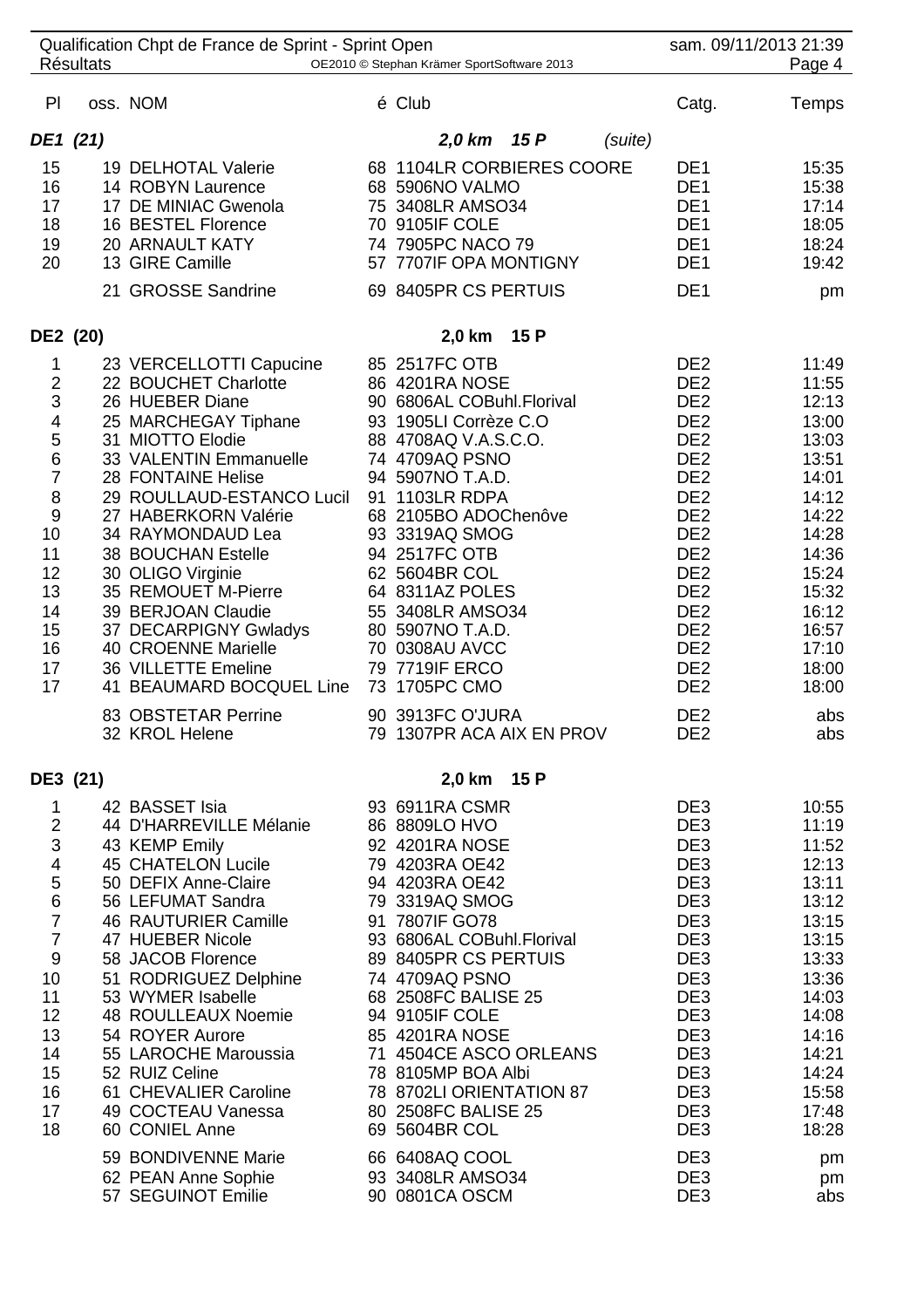| Qualification Chpt de France de Sprint - Sprint Open<br><b>Résultats</b>                                                                                     |          |                                                                                                                                                                                                                                                                                                                                                                                                                                                                          | OE2010 © Stephan Krämer SportSoftware 2013                                                                                                                                                                                                                                                                                                                                                                                                                         | sam. 09/11/2013 21:39<br>Page 5                                                                                                                 |                                                                                                                                                                                       |  |
|--------------------------------------------------------------------------------------------------------------------------------------------------------------|----------|--------------------------------------------------------------------------------------------------------------------------------------------------------------------------------------------------------------------------------------------------------------------------------------------------------------------------------------------------------------------------------------------------------------------------------------------------------------------------|--------------------------------------------------------------------------------------------------------------------------------------------------------------------------------------------------------------------------------------------------------------------------------------------------------------------------------------------------------------------------------------------------------------------------------------------------------------------|-------------------------------------------------------------------------------------------------------------------------------------------------|---------------------------------------------------------------------------------------------------------------------------------------------------------------------------------------|--|
| P                                                                                                                                                            |          | oss. NOM                                                                                                                                                                                                                                                                                                                                                                                                                                                                 | é Club                                                                                                                                                                                                                                                                                                                                                                                                                                                             | Catg.                                                                                                                                           | Temps                                                                                                                                                                                 |  |
|                                                                                                                                                              | DE4 (21) |                                                                                                                                                                                                                                                                                                                                                                                                                                                                          | 1,9 km 15 P                                                                                                                                                                                                                                                                                                                                                                                                                                                        |                                                                                                                                                 |                                                                                                                                                                                       |  |
| 1<br>$\frac{2}{3}$<br>$\overline{\mathbf{4}}$<br>$\frac{5}{6}$<br>$\overline{7}$<br>8<br>9<br>10<br>11<br>12<br>13<br>14<br>15<br>16<br>17<br>18<br>19<br>20 |          | 64 CHATAING Amélie<br>66 MORLON Marie<br>71 CERMAKOVA Kristyna<br>63 DODIN Céline<br>65 LOTERIE Laurine<br>67 DESRUMAUX Marie<br>68 VARRON Stephanie<br>72 KIRILOV Aurélie<br>69 TINCHANT Estelle<br>70 BERGER-CAPBERN Valérie<br>80 GRESSET-BOURGEOIS Ma<br>74 MONJAUZE Marion<br>76 PETINON Christine<br>75 BOUYGUES Laetitia<br>84 MIAILHE Pascale<br>73 VADUREL Pauline<br>79 JOLIVEAU Elodie<br>77 LE CAM Muriel<br>81 DUDOIGNON Jocelyne<br>82 TERRILLON M-Therese | 86 4201RA NOSE<br>67 5702LO CSAG METZ<br>91 0615AZ VSAO<br>79 8809LO HVO<br>94 5907NO T.A.D.<br>77 5906NO VALMO<br>70 9404IF AS IGN<br>81 5906NO VALMO<br>78 2517FC OTB<br>62 3105MP TOAC Orientatio<br>87 3105MP TOAC Orientatio<br>84 8311AZ POLES<br>70 2301LI CRO2<br>77 3308AQ SAGC CESTAS<br>71 8404PR OPA<br>91 5907NO T.A.D.<br>87 7720IF TOM MEAUX<br>70 3502BR CRCO<br>68 2604RA C.R.O.C.O<br>60 4012AQ B.R.O.S                                          | DE4<br>DE4<br>DE4<br>DE4<br>DE4<br>DE4<br>DE4<br>DE4<br>DE4<br>DE4<br>DE4<br>DE4<br>DE4<br>DE4<br>DE4<br>DE4<br>DE4<br>DE4<br>DE4<br>DE4        | 11:13<br>11:49<br>12:07<br>12:08<br>12:34<br>12:53<br>13:44<br>13:54<br>14:04<br>14:21<br>14:28<br>14:33<br>14:45<br>14:59<br>15:06<br>15:22<br>15:40<br>16:18<br>16:47<br>16:57      |  |
|                                                                                                                                                              |          | 78 LAPEYRE Frederique                                                                                                                                                                                                                                                                                                                                                                                                                                                    | 62 1905LI Corrèze C.O                                                                                                                                                                                                                                                                                                                                                                                                                                              | DE <sub>4</sub>                                                                                                                                 | pm                                                                                                                                                                                    |  |
| HJ1 (21)                                                                                                                                                     |          |                                                                                                                                                                                                                                                                                                                                                                                                                                                                          | 2,1 km 13 P                                                                                                                                                                                                                                                                                                                                                                                                                                                        |                                                                                                                                                 |                                                                                                                                                                                       |  |
| 1<br>$\overline{c}$<br>3<br>$\overline{\mathbf{4}}$<br>5<br>6<br>$\overline{7}$<br>8<br>$9$<br>10<br>11<br>12<br>13<br>14<br>15<br>16<br>17<br>18<br>19      |          | 402 TOULIER--ANCIAN Lucas<br>404 PERRIN Mathieu<br>401 BASSET Marian<br>410 HALTZ Louis<br>403 DELENNE William<br>405 ROGER Aymeric<br>414 ELIAS Guilhem<br>408 DERIAZ Samson<br>416 VERGNAUD Alexandre<br>407 BOUCHAN Jérôme<br>406 BATTISTA Clement<br>413 KORAL Alexis<br>409 SIAUD Ulysse<br>412 DOTT Anathael<br>419 GRANIER Quentin<br>411 GOETTMANN Thomas<br>415 CLERTON Anthony<br>417 TANGUY Leo<br>418 DUPOUY Hugo<br>420 PINSARD Florian<br>400 RIO Nicolas  | 96 6913RA CRAPAHUT<br>98 4201RA NOSE<br>96 6911RA CSMR<br>97 5907NO T.A.D.<br>96 1307PR ACA AIX EN PROV<br>96 7807IF GO78<br>00 1307PR ACA AIX EN PROV<br>97 2105BO ADOChenôve<br>99 8702LI ORIENTATION 87<br>96 9006FC RAMBO<br>98 3308AQ SAGC CESTAS<br>97 5907NO T.A.D.<br>96 8311AZ POLES<br>98 6806AL COBuhl.Florival<br>96 8104MP AOC<br>95 6804AL COColmar<br>96 1705PC CMO<br>98 3502BR CRCO<br>99 4012AQ B.R.O.S<br>96 7715IF AS SAMOIS<br>95 4203RA OE42 | JH1<br>JH1<br>JH1<br>JH1<br>JH1<br>JH1<br>JH1<br>JH1<br>JH1<br>JH1<br>JH1<br>JH1<br>JH1<br>JH1<br>JH1<br>JH1<br>JH1<br>JH1<br>JH1<br>JH1<br>JH1 | 10:48<br>11:15<br>11:24<br>11:35<br>11:36<br>11:43<br>11:44<br>12:01<br>12:31<br>12:32<br>12:35<br>12:42<br>13:15<br>13:36<br>14:12<br>14:26<br>14:37<br>14:45<br>21:35<br>abs<br>abs |  |
| HJ2 (20)                                                                                                                                                     |          |                                                                                                                                                                                                                                                                                                                                                                                                                                                                          | 2,1 km 13 P                                                                                                                                                                                                                                                                                                                                                                                                                                                        |                                                                                                                                                 |                                                                                                                                                                                       |  |
| 1<br>$\overline{2}$<br>3<br>4<br>5<br>6                                                                                                                      |          | 421 MARTY Loïc<br>422 DELENNE Adrien<br>425 ERBLAND Thibault<br>431 GUENIN Antoine<br>428 LAVILLE Julien<br>429 ESTIVAL Thierry                                                                                                                                                                                                                                                                                                                                          | 95 4601MP FINO46<br>96 1307PR ACA AIX EN PROV<br>97 9105IF COLE<br>98 5116CA ASO Sillery<br>97 1307PR ACA AIX EN PROV<br>96 7709IF USM/CO                                                                                                                                                                                                                                                                                                                          | JH <sub>2</sub><br>JH <sub>2</sub><br>JH <sub>2</sub><br>JH <sub>2</sub><br>JH <sub>2</sub><br>JH <sub>2</sub>                                  | 10:35<br>10:42<br>11:23<br>11:53<br>12:01<br>12:02                                                                                                                                    |  |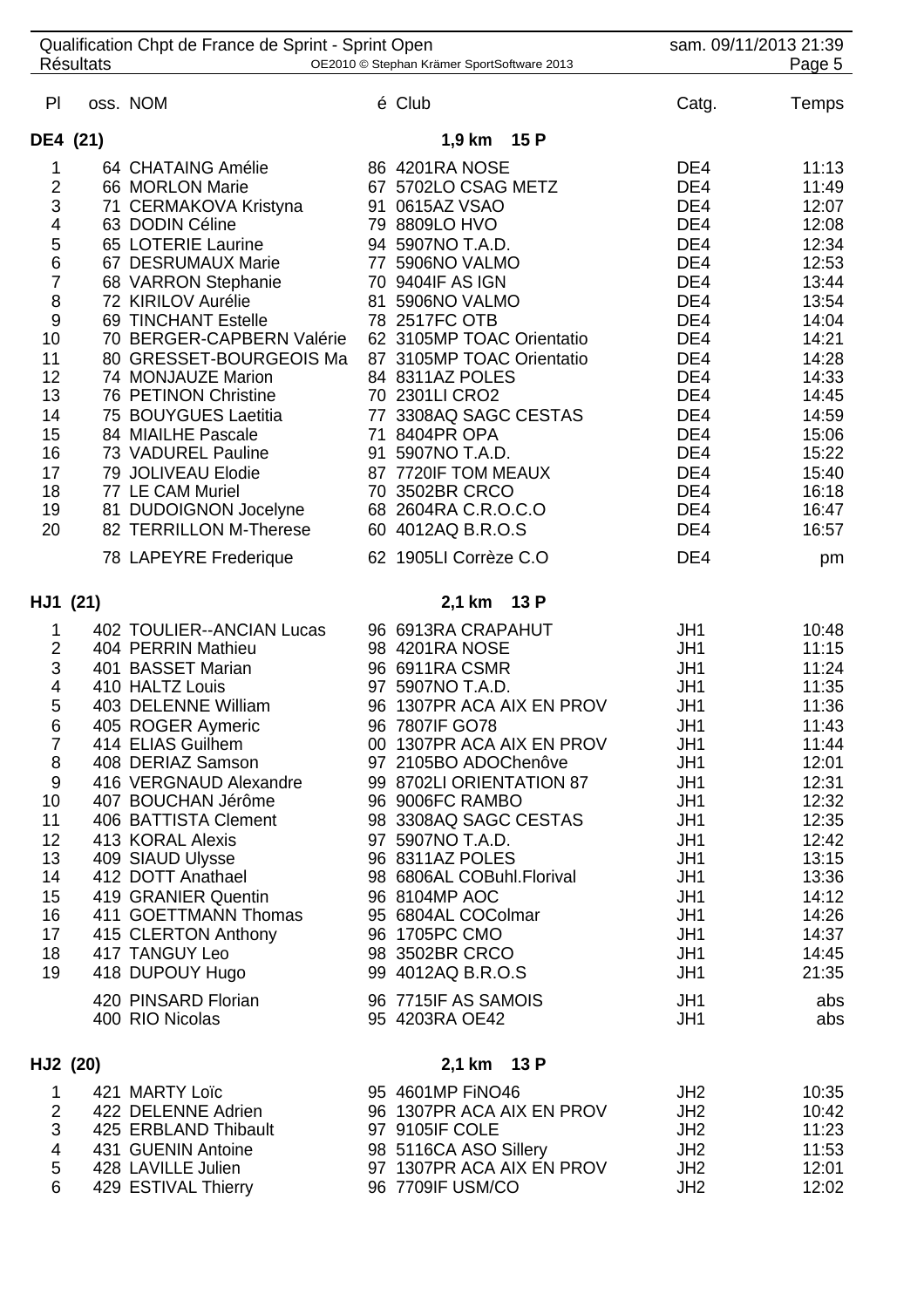|                                                                                                                                                         | <b>Résultats</b> | Qualification Chpt de France de Sprint - Sprint Open                                                                                                                                                                                                                                                                                                                                                                                                   | OE2010 © Stephan Krämer SportSoftware 2013                                                                                                                                                                                                                                                                                                                                                                                  |         |                                                                                                                                                                                                                                                | sam. 09/11/2013 21:39<br>Page 6                                                                                                                                                    |
|---------------------------------------------------------------------------------------------------------------------------------------------------------|------------------|--------------------------------------------------------------------------------------------------------------------------------------------------------------------------------------------------------------------------------------------------------------------------------------------------------------------------------------------------------------------------------------------------------------------------------------------------------|-----------------------------------------------------------------------------------------------------------------------------------------------------------------------------------------------------------------------------------------------------------------------------------------------------------------------------------------------------------------------------------------------------------------------------|---------|------------------------------------------------------------------------------------------------------------------------------------------------------------------------------------------------------------------------------------------------|------------------------------------------------------------------------------------------------------------------------------------------------------------------------------------|
| P <sub>1</sub>                                                                                                                                          |                  | oss. NOM                                                                                                                                                                                                                                                                                                                                                                                                                                               | é Club                                                                                                                                                                                                                                                                                                                                                                                                                      |         | Catg.                                                                                                                                                                                                                                          | Temps                                                                                                                                                                              |
|                                                                                                                                                         | HJ2 (20)         |                                                                                                                                                                                                                                                                                                                                                                                                                                                        | 2,1 km 13 P                                                                                                                                                                                                                                                                                                                                                                                                                 | (suite) |                                                                                                                                                                                                                                                |                                                                                                                                                                                    |
| $\overline{7}$<br>8<br>$\boldsymbol{9}$<br>10<br>11<br>12<br>13<br>14<br>15<br>16<br>17<br>18<br>19                                                     |                  | 426 RAMBLIERE Théo<br>427 CHABANCE Thomas<br>434 LEGRAND Timothée<br>424 JANAND Pierre-Louis<br>432 DREANO Benjamin<br>436 CAVARROC Hugo<br>430 THOUVENIN Lucas<br>437 BERGEGERE Clément<br>433 POULAIN Gael<br>438 HABERKORN Guilhem<br>439 DERIAZ Roméo<br>435 BERGER Maxime<br>440 DELHOTAL Nathan<br>423 CHATELAIN Grégoire                                                                                                                        | 96 4601MP FINO46<br>96 4201RA NOSE<br>97 7707IF OPA MONTIGNY<br>96 2508FC BALISE 25<br>97 9105IF COLE<br>98 1104LR CORBIERES COORE<br>96 5407LO SO Luneville<br>97 8405PR CS PERTUIS<br>97 5909NO GSO<br>00 2105BO ADOChenôve<br>00 2105BO ADOChenôve<br>96 1705PC CMO<br>96 1104LR CORBIERES COORE<br>96 2517FC OTB                                                                                                        |         | JH <sub>2</sub><br>JH <sub>2</sub><br>JH <sub>2</sub><br>JH <sub>2</sub><br>JH <sub>2</sub><br>JH <sub>2</sub><br>JH <sub>2</sub><br>JH <sub>2</sub><br>JH2<br>JH <sub>2</sub><br>JH2<br>JH <sub>2</sub><br>JH <sub>2</sub><br>JH <sub>2</sub> | 12:14<br>12:42<br>12:46<br>12:48<br>12:52<br>13:07<br>13:08<br>13:09<br>13:26<br>14:12<br>15:53<br>16:03<br>21:09<br>abs                                                           |
|                                                                                                                                                         | HJ3 (20)         |                                                                                                                                                                                                                                                                                                                                                                                                                                                        | 13 P<br>2,1 km                                                                                                                                                                                                                                                                                                                                                                                                              |         |                                                                                                                                                                                                                                                |                                                                                                                                                                                    |
| 1<br>$\overline{\mathbf{c}}$<br>3<br>4<br>5<br>6<br>$\overline{7}$<br>8<br>$\boldsymbol{9}$<br>10<br>11<br>12<br>13<br>14<br>15<br>16<br>17<br>18<br>19 |                  | 442 RAUTURIER Quentin<br>441 PERRIN Arnaud<br>455 ERBLAND Pierre<br>449 ROUX Fleury<br>447 MADEC-GUILLOT Théo<br>445 RINGOT Paul<br>453 APOSTOL Victor<br>452 BONNAVEIRA Fabien<br>444 DELCUSE Sébastien<br>446 WOLZ Aymeric<br>454 VOLPATO Augustin<br>459 SERRANO Mickael<br>451 SOGNO Martin<br>457 POURRE Jeremi<br>450 RADONDY Théo<br>448 HANAUER Sébastien<br>460 BLAISE Mael<br>458 LELOCH Theau<br>456 BOURAUX Léopold<br>443 MARTINEZ Pierre | 96 7807IF GO78<br>96 4201RA NOSE<br>99 9105IF COLE<br>97 4201RA NOSE<br>96 2105BO ADOChenôve<br>97 6911RA CSMR<br>96 4201RA NOSE<br>97 6911RA CSMR<br>95 6205NO O <sup>2</sup><br>98 2508FC BALISE 25<br>96 4709AQ PSNO<br>96 8104MP AOC<br>97 1307PR ACA AIX EN PROV<br>98 2508FC BALISE 25<br>97 5907NO T.A.D.<br>96 6806AL COBuhl.Florival<br>00 3502BR CRCO<br>99 4705AQ N.O.R.D.<br>97 2517FC OTB<br>97 4012AQ B.R.O.S |         | JH3<br>JH3<br>JH3<br>JH3<br>JH3<br>JH3<br>JH3<br>JH3<br>JH3<br>JH3<br>JH3<br>JH3<br>JH3<br>JH3<br>JH3<br>JH3<br>JH3<br>JH3<br>JH3<br>JH3                                                                                                       | 10:56<br>11:09<br>11:47<br>11:51<br>11:52<br>12:03<br>12:04<br>12:12<br>12:38<br>12:40<br>12:41<br>12:53<br>13:16<br>13:37<br>13:46<br>14:06<br>14:38<br>14:53<br>15:15<br>Abandon |
|                                                                                                                                                         | DJ1 (20)         |                                                                                                                                                                                                                                                                                                                                                                                                                                                        | 1,9 km 15 P                                                                                                                                                                                                                                                                                                                                                                                                                 |         |                                                                                                                                                                                                                                                |                                                                                                                                                                                    |
| 1<br>$\overline{2}$<br>3<br>4<br>5<br>$\frac{6}{7}$<br>8<br>$\boldsymbol{9}$<br>10<br>11<br>12<br>13<br>14                                              |                  | 302 BEAUVIR Maëlle<br>311 FOLTZER Cécile<br>309 MARTIN Agathe<br>303 VALETTE Marion<br>304 BASSET Fiona<br>312 CORBIN Emma<br>301 DEVRIEUX Naïs<br>308 PICAZO Marie<br>306 FOL Loreline<br>307 GUILBAUD Jenny<br>305 LUTHRINGER Coline<br>310 BESTEL Sandra<br>319 DELHOTAL Chloe<br>315 CLAUZEAU Cléa                                                                                                                                                 | 97 3502BR CRCO<br>97 2517FC OTB<br>98 2508FC BALISE 25<br>97 6913RA CRAPAHUT<br>96 6911RA CSMR<br>98 2604RA C.R.O.C.O<br>95 4203RA OE42<br>97 8405PR CS PERTUIS<br>97 3105MP TOAC Orientatio<br>98 4709AQ PSNO<br>96 8809LO HVO<br>96 9105IF COLE<br>00 1104LR CORBIERES COORE<br>96 1705PC CMO                                                                                                                             |         | JD1<br>JD1<br>JD <sub>1</sub><br>JD <sub>1</sub><br>JD <sub>1</sub><br>JD <sub>1</sub><br>JD <sub>1</sub><br>JD <sub>1</sub><br>JD <sub>1</sub><br>JD <sub>1</sub><br>JD1<br>JD <sub>1</sub><br>JD <sub>1</sub><br>JD1                         | 10:37<br>12:34<br>12:36<br>12:48<br>13:23<br>13:42<br>13:43<br>14:10<br>14:14<br>14:15<br>14:28<br>14:30<br>16:00<br>16:12                                                         |